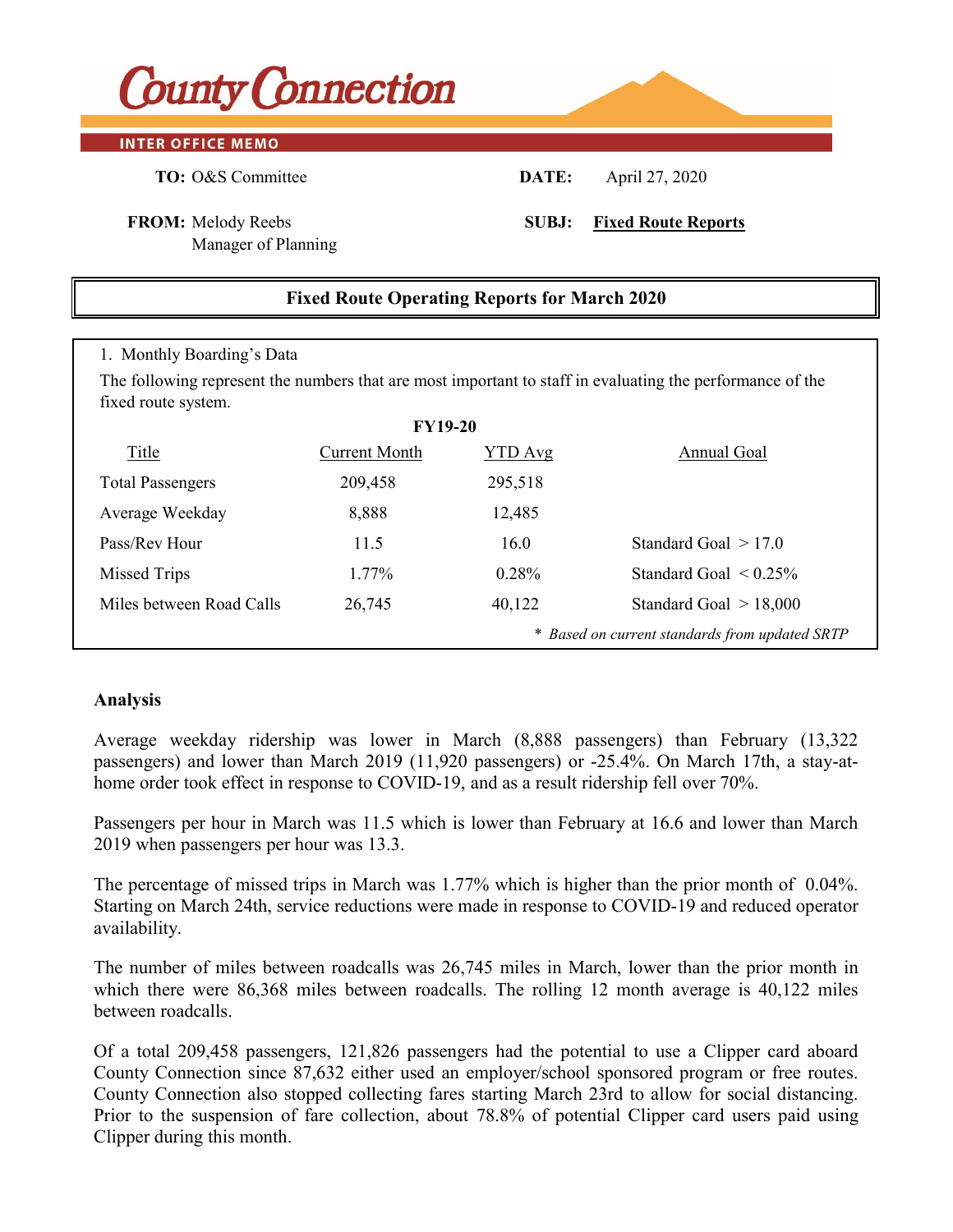| <b>Fixed Route Boardings</b>              |         | <b>Passengers by Revenue Hrs/Miles</b> |                            | <b>Service Days</b> |                    | <b>Fiscal YTD Comparison</b><br><b>Passenger Boardings</b> |                      |           |
|-------------------------------------------|---------|----------------------------------------|----------------------------|---------------------|--------------------|------------------------------------------------------------|----------------------|-----------|
| <b>March 2020 - Fixed Route Boardings</b> |         | 209.458 Revenue Hours -                | Mar 2020                   | 18.269              | Weekdays - Mar 20  | 22                                                         |                      |           |
|                                           |         |                                        | Mar 2019                   | 20,335              | Mar 19             |                                                            | Fiscal 2020 YTD      | 2,659,659 |
| Special Event -                           |         | Revenue Miles -                        | Mar 2020                   | 210,258             | Saturdays - Mar 20 | 4                                                          |                      |           |
|                                           |         |                                        | Mar 2019                   | 216,292             | Mar 19             |                                                            | Fiscal 2019 YTD      | 2,440,990 |
|                                           |         |                                        |                            |                     | Sundays - Mar 20   |                                                            |                      |           |
|                                           |         |                                        |                            |                     | Mar 19             |                                                            |                      |           |
| <b>March 2020 Total Boardings</b>         | 209,458 |                                        | <b>Passengers per Mile</b> |                     | Total Days - 2020  |                                                            | 31 YTD Trend         | $9.0\%$   |
| <b>March 2019 Total Boardings</b>         | 271.052 |                                        | <b>Passengers per Hour</b> |                     | 31<br>2019         |                                                            | <b>Monthly Trend</b> | (22.7%)   |

|                |                                           | March 2020 Fixed Route Passenger Total |          |        |                |                 |                              |                             |                                             |       |                |                             |
|----------------|-------------------------------------------|----------------------------------------|----------|--------|----------------|-----------------|------------------------------|-----------------------------|---------------------------------------------|-------|----------------|-----------------------------|
| Route          | <b>Destination Information</b>            | Weekday                                | Saturday | Sunday | Total          | Wkdy            | Average Mar 20<br>Sat<br>Sun | Pass per<br><b>Rev Hour</b> | <b>Average Mar 19</b><br>Sat<br>Wkdy<br>Sun |       |                | Pass per<br><b>Rev Hour</b> |
| $\mathbf{1}$   | Rossmoor / Shadelands                     | 4,997                                  |          |        | 4,997          | 227             |                              | 8.2                         | 307                                         |       |                | $\bf 8.8$                   |
| $\overline{4}$ | Walnut Creek Downtown Shuttle             | 10,793                                 | 959      | 898    | 12,650         | 491             | 240<br>180                   | 13.3                        | 886                                         | 432   | 388            | 25.6                        |
| 5              | Creekside / Walnut Creek                  | 5,677                                  |          |        | 5,677          | 258             |                              | 13.7                        | 553                                         |       |                | 29.4                        |
| 6              | Lafayette / Moraga / Orinda               | 9,650                                  | 207      | 186    | 10,043         | 439             | 52<br>37                     | 9.1                         | 541                                         | 103   | 91             | 11.5                        |
| 7              | Shadelands / Pleasant Hill / Walnut Creek | 7,571                                  |          |        | 7,571          | 344             |                              | 16.2                        | 491                                         |       |                | 23.0                        |
| 9              | DVC / Walnut Creek                        | 7,051                                  |          |        | 7,051          | 320             |                              | 10.2                        | 420                                         |       |                | 13.0                        |
| 10             | Concord / Clayton Rd                      | 15,115                                 |          |        | 15,115         | 687             |                              | 16.5                        | 999                                         |       |                | 22.9                        |
| 11             | Treat Blvd / Oak Grove                    | 7,331                                  |          |        | 7,331          | 333             |                              | 18.2                        | 285                                         |       |                | 15.2                        |
| 14             | Monument Blvd / Walnut Creek              | 21,597                                 |          |        | 21,597         | 982             |                              | 16.9                        | 671                                         |       |                | 11.7                        |
| 15             | <b>Treat Boulevard</b>                    | 5,467                                  |          |        | 5,467          | 249             |                              | 8.5                         | 391                                         |       |                | 12.0                        |
| 16             | Alhambra Ave / Monument Blvd              | 15,772                                 |          |        | 15,772         | 717             |                              | 15.9                        | 576                                         |       |                | 12.3                        |
| 17             | Olivera / Solano / Salvio / North Concord | 3,949                                  |          |        | 3,949          | 179             |                              | 10.5                        | 232                                         |       |                | 13.5                        |
| 18             | Amtrak / Morello / Pleasant Hill          |                                        |          |        |                | 292             |                              | 9.5                         |                                             |       |                |                             |
| 19             | Amtrak / Pacheco Blvd / Concord           | 6,434<br>2,233                         |          |        | 6,434<br>2,233 | 101             |                              | 8.6                         | 358<br>112                                  |       |                | 11.1<br>8.5                 |
| 20             | DVC / Concord                             | 15,299                                 |          |        | 15,299         | 695             |                              |                             | 1,064                                       |       |                | 20.0                        |
|                |                                           |                                        |          |        |                |                 |                              | 14.1                        |                                             |       |                |                             |
| 21             | Walnut Creek / San Ramon Transit Center   | 8,276<br>974                           |          |        | 8,276<br>974   | 376             |                              | 7.4                         | 488                                         |       |                | 9.4                         |
| 27             | N Concord / Martinez / Masion Circle      |                                        |          |        |                | 44              |                              | 10.7                        | 61                                          |       |                | 12.7                        |
| 28             | Martinez / DVC                            | 1,971                                  |          |        | 1,971          | 90              |                              | 5.6                         | 143                                         |       |                | 7.8                         |
| 35             | Dougherty Valley                          | 9,741                                  |          |        | 9,741          | 443             |                              | 9.4                         | 634                                         |       |                | 12.9                        |
| 91X            | <b>Concord Commuter Express</b>           | 1,300                                  |          |        | 1,300          | 59              |                              | 11.3                        | 66                                          |       |                | 12.4                        |
| 92X            | <b>ACE Shuttle Express</b>                | 2,232                                  |          |        | 2,232          | 101             |                              | 8.4                         | 166                                         |       |                | 13.1                        |
| 93X            | <b>Kirker Pass Express</b>                | 1,975                                  |          |        | 1,975          | 90              |                              | 7.3                         | 148                                         |       |                | 9.4                         |
| 95X            | San Ramon / Danville Express              | 4,008                                  |          |        | 4,008          | 182             |                              | 10.8                        | 163                                         |       |                | 18.6                        |
| 96X            | <b>Bishop Ranch Express</b>               | 5,161                                  |          |        | 5,161          | 235             |                              | 12.5                        | 512                                         |       |                | 14.4                        |
| 97X            | <b>Bishop Ranch Express</b>               | 725                                    |          |        | 725            | 33              |                              | 8.7                         | 86                                          |       |                | 9.1                         |
| 98X            | Martinez Express                          | 4,905                                  |          |        | 4,905          | 223             |                              | 7.8                         | 264                                         |       |                | 9.3                         |
| 99X            | Martinez / BART Express                   | 1,180                                  |          |        | 1,180          | 54              |                              | 3.7                         | 42                                          |       |                | 2.9                         |
| $250*$         | Gael Rail Service                         | $\overline{\mathbf{3}}$                | 13       | 10     | 26             | $\mathbf{0}$    | 3<br>$\boldsymbol{2}$        | 0.2                         | $\mathbf{1}$                                | 5     | $\overline{4}$ | 0.5                         |
| $260*$         | Cal State East Bay / Concord BART         | 81                                     |          |        | 81             | $\overline{7}$  |                              | 0.8                         | 8                                           |       |                | 1.0                         |
| 310            | Concord Bart / Clayton Rd / Kirker Pass   |                                        | 970      | 1,256  | 2,226          |                 | 242<br>251                   | 10.6                        |                                             | 362   | 319            | 16.0                        |
| 311            | Concord / Oak Grove / Treat Blvd / WC     |                                        | 699      | 995    | 1,694          |                 | 175<br>199                   | 7.6                         |                                             | 235   | 166            | 7.7                         |
| 314            | Clayton Rd / Monument Blvd / PH           |                                        | 1,256    | 1,609  | 2,866          |                 | 322<br>314                   | 12.1                        |                                             | 424   | 390            | 15.2                        |
| 315            | Concord / Willow Pass / Landana           |                                        | 108      | 169    | 277            |                 | 34<br>27                     | 3.7                         |                                             | 30    | 40             | 5.8                         |
| 316            | Alhambra / Morello / Pleasant Hill        |                                        | 870      | 1,000  | 1,870          |                 | 217<br>200                   | 8.7                         |                                             | 237   | 199            | 8.7                         |
| 320            | DVC / Concord                             |                                        | 363      | 532    | 894            |                 | 91<br>106                    | 9.5                         |                                             | 192   | 133            | 14.2                        |
| 321            | San Ramon / Walnut Creek                  |                                        | 574      | 720    | 1,294          |                 | 143<br>144                   | 5.9                         |                                             | 208   | 157            | 8.7                         |
| 335            | <b>BART Dublin / San Ramon</b>            |                                        | 244      | 274    | 517            |                 | 61<br>55                     | 4.0                         |                                             |       |                |                             |
| Alamo Creek    | Alamo Creek / BART Walnut Creek           | 153                                    |          |        | 153            | $7\phantom{.0}$ |                              | 0.9                         | 29                                          |       |                | 3.7                         |
| 600's          | Select Service                            | 13,532                                 |          |        | 13,532         | 615             |                              | 30                          | 1,106                                       |       |                | 21.7                        |
| 712            | Bay Point / BART PH / Berkeley            | 237                                    |          |        | 237            | 11              |                              | 3.6                         | 22                                          |       |                | 5.6                         |
| 715            | North Concord / Lafayette BART            | 158                                    |          |        | 158            | $\overline{7}$  |                              | 5.6                         | $\mathbf{8}$                                |       |                | 4.6                         |
|                | <b>TOTALS</b>                             | 195,547                                | 6,262    | 7,650  | 209,458        | 8,888           | 1,565<br>1,530               | 11.5                        | 11,920                                      | 2,249 | 1,897          | 13.3                        |

\* Data from LINK Operators \*\* Seasonal Routes *Note: Some statistics may not be available (N/A) at this time. These will be brought current in future reports.*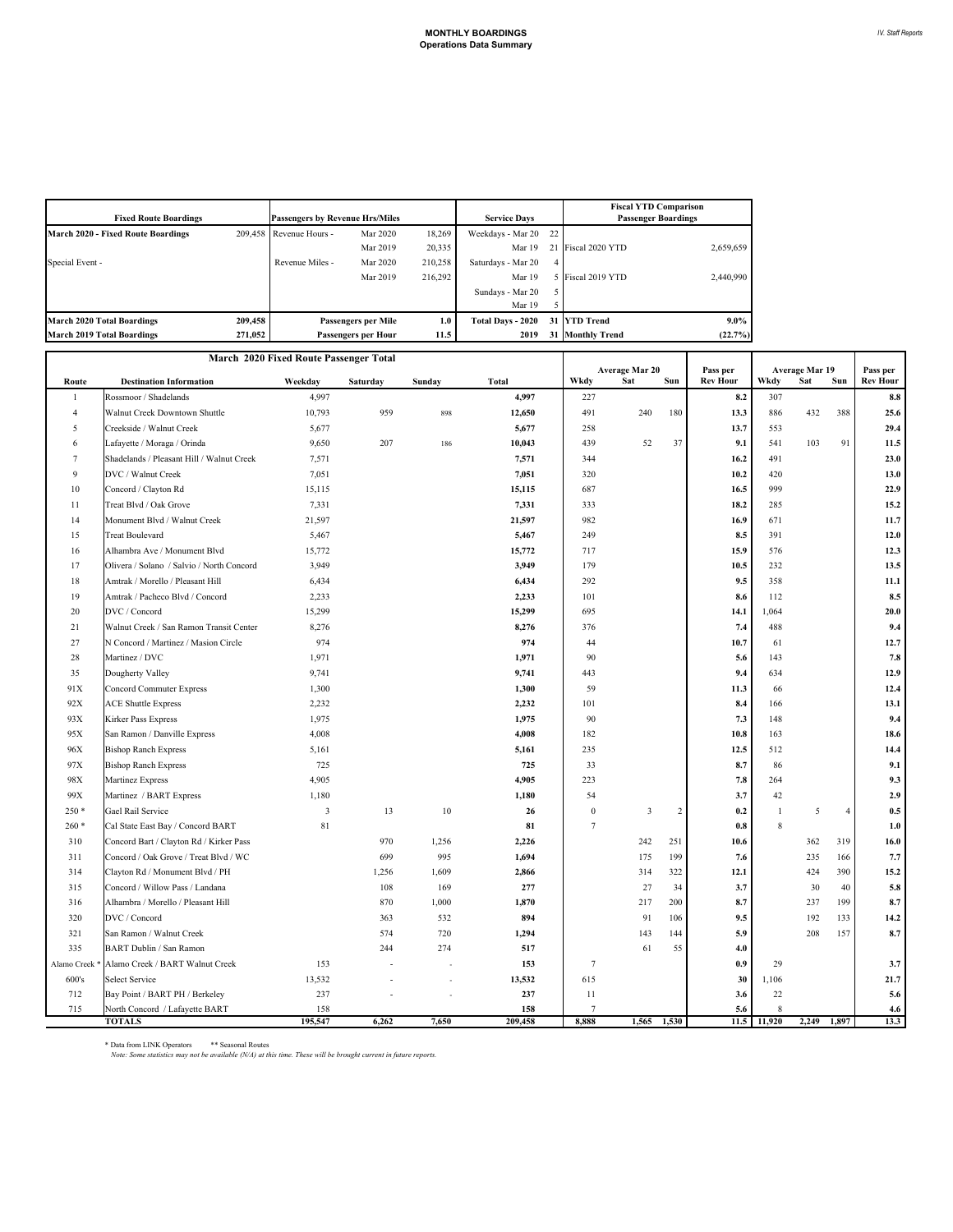#### **TRANSPORTATION and MAINTANCE**

#### **Operation Data Summary**

|                                                                    | 2019           | 2019          | 2019           | 2019           | 2019   | 2019           | 2019          | 2019           | 2019           | 2020     | 2020           | 2020     | 12 Month      |
|--------------------------------------------------------------------|----------------|---------------|----------------|----------------|--------|----------------|---------------|----------------|----------------|----------|----------------|----------|---------------|
| <b>TRANSPORTATION</b>                                              | April          | May           | June           | July           | Aug    | <b>Sep</b>     | Oct           | <b>Nov</b>     | Dec            | Jan      | February       | March    | <b>TOTALS</b> |
| <b>Work Days</b>                                                   | 30             | 30            | 30             | 30             | 31     | 29             | 31            | 29             | 30             | 30       | 29             | 31       | 360           |
| Revenue Hours                                                      | 19,280         | 19,962        | 17,339         | 17,937         | 19,812 | 18,735         | 20,240        | 17,333         | 17,866         | 18,625   | 17,402         | 18,269   | 222,800       |
| Operator Pay Hours                                                 | 31,329         | 32,865        | 30,009         | 31,208         | 32,722 | 32,797         | 32,898        | 30,801         | 32,209         | 34,954   | 29,413         | 32,290   | 383,493       |
| Number of Operators                                                | 161            | 157           | 155            | 152            | 152    | 156            | 155           | 158            | 160            | 156      | 155            | 160      | 156           |
| Total Chargeable Collisions                                        | $\overline{4}$ |               | $\overline{4}$ |                | 6      | $\overline{4}$ | 2             | 5              | $\overline{3}$ |          | $\overline{2}$ | NA       | 33            |
| Number of Trips Scheduled                                          | 25,420         | 23,782        | 23,830         | 24,582         | 25,585 | 23,859         | 26,848        | 23,149         | 23,520         | 24,429   | 22,716         | 24,809   | 292,529       |
| Number of Trips Missed                                             | 11             | 11            | 10             | 19             | 20     | 72             | 13            | 12             | 19             | 15       | 8              | 438      | 648           |
| Of Trips Scheduled - % Missed                                      | $0.04\%$       | 0.05%         | $0.04\%$       | 0.08%          | 0.08%  | $0.30\%$       | 0.05%         | $0.05\%$       | $0.08\%$       | $0.06\%$ | $0.04\%$       | $1.77\%$ | 0.22%         |
| On Time Performance %                                              | 88%            | 87%           | 89%            | 89%            | 87%    | 85%            | 85%           | 85%            | 86%            | 88%      | 87%            | 92%      | 87%           |
| Lifts Operative - Ave %                                            | 100%           | 100%          | 100%           | 100%           | 100%   | 100%           | 100%          | 100%           | 100%           | 100%     | 100%           | 100%     | 100%          |
| <b>Total Road Calls</b>                                            | 14             |               | 8              | $\overline{7}$ | 20     | 12             | $\mathcal{I}$ | 3              | 16             |          | 9              | 17       | 125           |
| Road Calls for Mechanical                                          | 13             | $\mathcal{L}$ | $\mathcal{I}$  | 5              | 12     | 6              | $\mathcal{D}$ | $\overline{2}$ | 14             |          | 3              | 10       | 83            |
| <b>Fleet Average Miles between</b><br><b>Mechanical Road Calls</b> | 23,947         | 48,167        | 35,463         | 42,438         | 35,872 | 56,774         | 62,557        | 129,702        | 19,259         | 70,338   | 86,368         | 26,745   | 40,122        |
| No. Maint. Employees                                               | 25             | 27            | 26             | 25             | 26     | 25             | 25            | 26             | 26             | 26       | 25             | 24       | 26            |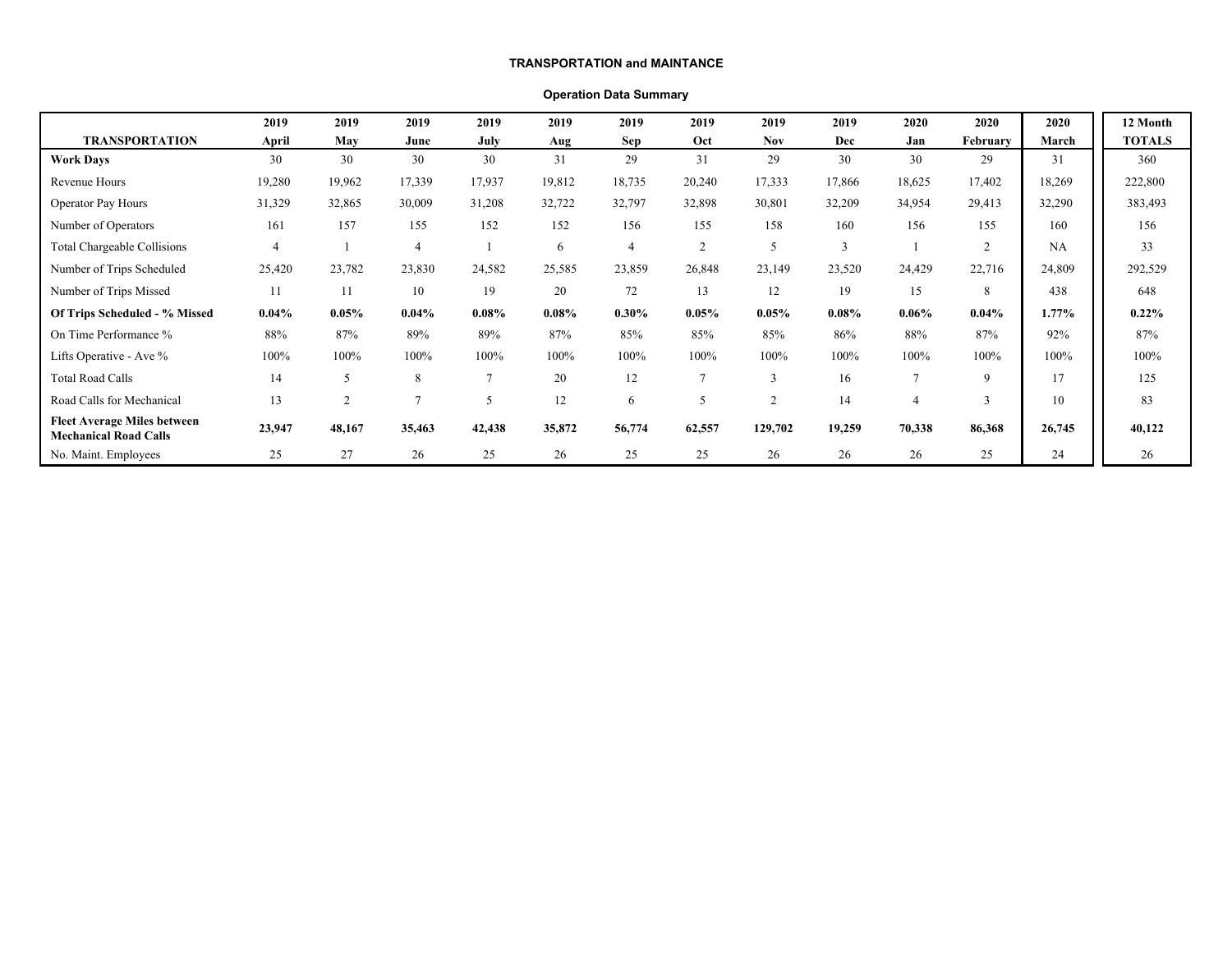# **County Connection**

#### **INTER OFFICE MEMO**

**TO:** O&S Committee **DATE:** May 28, 2020

**FROM:** Melody Reebs **SUBJ: Fixed Route Reports**

Manager of Planning

## **Fixed Route Operating Reports for April 2020**

#### 1. Monthly Boarding's Data

The following represent the numbers that are most important to staff in evaluating the performance of the fixed route system.

| <b>FY19-20</b>           |               |                |                                                |  |  |  |  |  |  |  |  |
|--------------------------|---------------|----------------|------------------------------------------------|--|--|--|--|--|--|--|--|
| Title                    | Current Month | <b>YTD</b> Avg | Annual Goal                                    |  |  |  |  |  |  |  |  |
| <b>Total Passengers</b>  | 47,317        | 270,698        |                                                |  |  |  |  |  |  |  |  |
| Average Weekday          | 1,922         | 11,429         |                                                |  |  |  |  |  |  |  |  |
| Pass/Rev Hour            | 4.4           | 14.8           | Standard Goal $> 17.0$                         |  |  |  |  |  |  |  |  |
| Missed Trips             | $6.65\%$      | $0.92\%$       | Standard Goal $\leq 0.25\%$                    |  |  |  |  |  |  |  |  |
| Miles between Road Calls | 152,269       | 44,905         | Standard Goal $> 18,000$                       |  |  |  |  |  |  |  |  |
|                          |               |                | * Based on current standards from updated SRTP |  |  |  |  |  |  |  |  |

### **Analysis**

Average weekday nuership was lower in April (1,922 passengers) than March (6,666 passengers) and lower<br>than April 2019 (10,852 passengers) or -82.3%. This is the first full month of the shelter-in-place order that than Apm 2019 (10,052 passengers) or -62.5%. This is the first furthermore passengers) or -62.5%. This is the mist furthermore Average weekday ridership was lower in April (1,922 passengers) than March (8,888 passengers) and lower

Passengers per hour in August was 16.8 which is higher than July at 14.8 and also higher than August 2018 when passengers per hour was 14.6. Passengers per hour in April was 4.4 which is lower than March at 11.5 and lower than April 2019 when passengers per hour was 14.0.

The percentage of missed trips in August was 0.08% which is the same as the prior month (0.08%). to COVID-19 and reduced operator availability, temporary reduced schedules were implemented starting April which there were 42,438 miles between roadcalls. The rolling 12 month average is 32,395 miles  $\sim$ The percentage of missed trips in April was 6.65% which is higher than the prior month of 1.77%. In response 8th.

between roadcalls. were 26,745 miles between roadcalls. The rolling 12 month average is 44,905 miles between roadcalls. The number of miles between roadcalls was 152,269 miles in April, higher than the prior month in which there

County Connection since 135,950 either used an employee sponsored program or free routes. About County Connection stopped collecting fares starting on March 23rd to allow for social distancing. Therefore,<br>.... all passengers in April were counted as free rides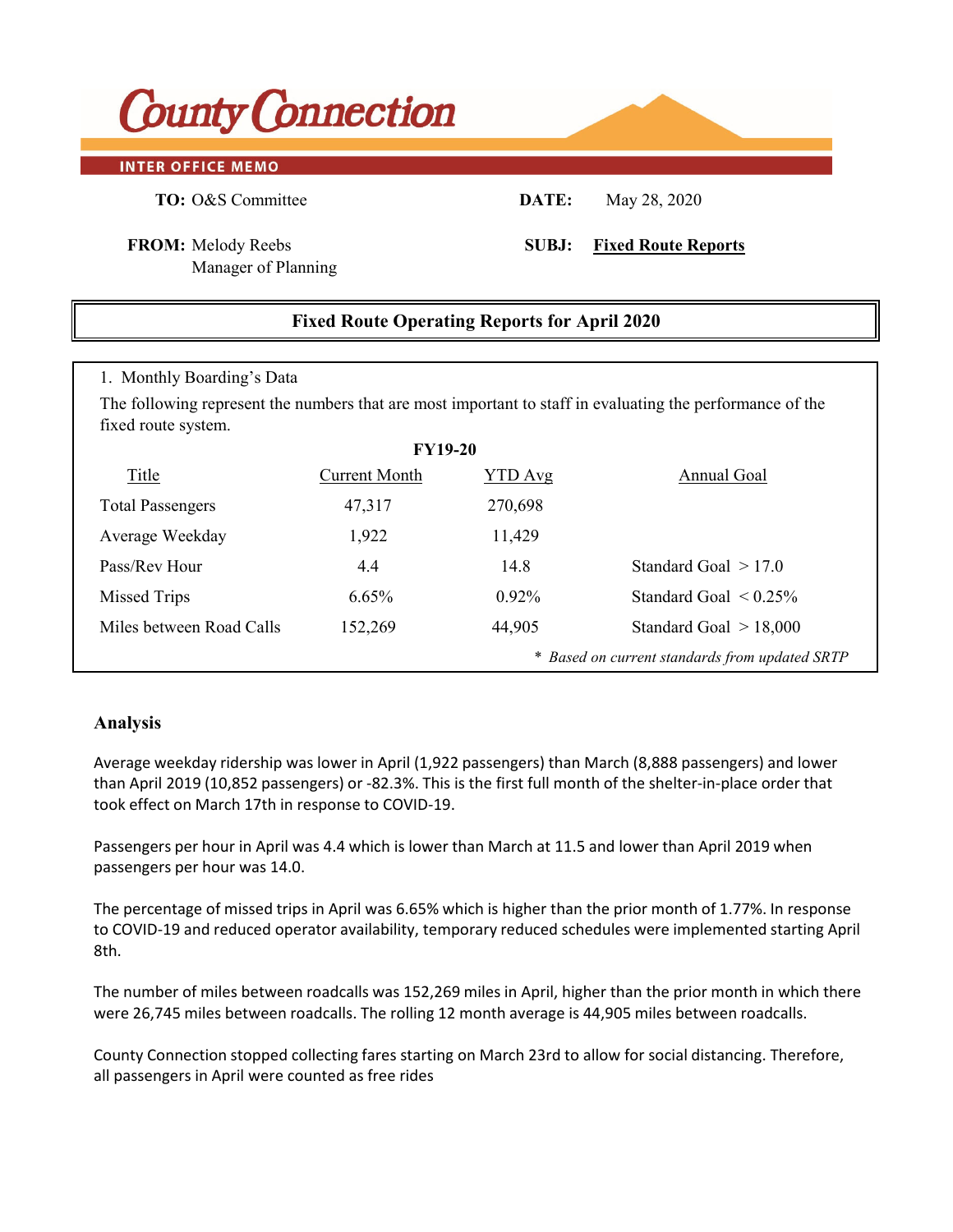| <b>Fixed Route Boardings</b>              | <b>Passengers by Revenue Hrs/Miles</b> |                        | <b>Service Days</b>        |         | <b>Fiscal YTD Comparison</b><br><b>Passenger Boardings</b> |                |                         |            |
|-------------------------------------------|----------------------------------------|------------------------|----------------------------|---------|------------------------------------------------------------|----------------|-------------------------|------------|
| <b>April 2020 - Fixed Route Boardings</b> |                                        | 47,317 Revenue Hours - | Apr 2020                   | 10,777  | Weekdays - Apr 20                                          | 22             |                         |            |
|                                           |                                        |                        | Apr 2019                   | 19.280  | Apr 19                                                     |                | 22 Fiscal 2020 YTD      | 2,706,976  |
| Special Event -                           |                                        | Revenue Miles -        | Apr 2020                   | 112.924 | Saturdays - Apr 20                                         | $\overline{4}$ |                         |            |
|                                           |                                        |                        | Apr 2019                   | 217,988 | Apr 19                                                     |                | 4 Fiscal 2019 YTD       | 2,710,132  |
|                                           |                                        |                        |                            |         | Sundays - Apr 20                                           | 4              |                         |            |
|                                           |                                        |                        |                            |         | Apr 19                                                     |                |                         |            |
| April 2020 Total Boardings                | 47,317                                 |                        | 0.4<br>Passengers per Mile |         | <b>Total Days - 2020</b>                                   |                | 30 YTD Trend            | $(0.1\%)$  |
| <b>April 2019 Total Boardings</b>         | 269,142                                |                        | <b>Passengers per Hour</b> |         | 2019                                                       |                | <b>30 Monthly Trend</b> | $(82.4\%)$ |

| April 2020 Fixed Route Passenger Total |                                                         |         |          |        |                |                |                       |     |                             |            |                              |                 |                             |
|----------------------------------------|---------------------------------------------------------|---------|----------|--------|----------------|----------------|-----------------------|-----|-----------------------------|------------|------------------------------|-----------------|-----------------------------|
|                                        |                                                         | Weekday |          |        |                | Wkdy           | Average Mar 20<br>Sat | Sun | Pass per<br><b>Rev Hour</b> | Wkdy       | <b>Average Mar 19</b><br>Sat | Sun             | Pass per<br><b>Rev Hour</b> |
| Route                                  | <b>Destination Information</b><br>Rossmoor / Shadelands | 1,797   | Saturday | Sunday | Total<br>1,797 | 82             |                       |     | 5.1                         | 276        |                              |                 | 10.0                        |
| $\overline{4}$                         | Walnut Creek Downtown Shuttle                           | 1,208   | 24       | 118    | 1,350          | 55             | 6                     | 29  | 2.8                         | 627        | 404                          | 323             | 19.7                        |
| 5                                      | Creekside / Walnut Creek                                | 1,197   |          |        | 1,197          | 54             |                       |     | 3.8                         | 506        |                              |                 | 26.9                        |
| 6                                      | Lafayette / Moraga / Orinda                             | 563     | 45       | 11     | 619            | 26             | 11                    | 3   | 1.2                         | 500        | 108                          | 75              | 10.8                        |
| $\overline{7}$                         | Shadelands / Pleasant Hill / Walnut Creek               | 969     |          |        | 969            | 44             |                       |     | 4.2                         | 473        |                              |                 | 22.2                        |
| $\mathbf Q$                            | DVC / Walnut Creek                                      | 3,010   |          |        | 3,010          | 137            |                       |     | 4.4                         | 400        |                              |                 | 13.5                        |
| 10                                     | Concord / Clayton Rd                                    | 4,886   |          |        | 4,886          | 222            |                       |     | 8.2                         | 957        |                              |                 | 22.8                        |
| 11                                     | Treat Blvd / Oak Grove                                  | 1,487   |          |        | 1,487          | 68             |                       |     | 4.9                         | 271        |                              |                 | 14.6                        |
| 14                                     | Monument Blvd / Walnut Creek                            | 6,388   |          |        | 6,388          | 290            |                       |     | 8.0                         | 717        |                              |                 | 12.1                        |
| 15                                     | <b>Treat Boulevard</b>                                  | 1,850   |          |        | 1,850          | 84             |                       |     | 2.9                         | 295        |                              |                 | 10.0                        |
| 16                                     | Alhambra Ave / Monument Blvd                            | 5,010   |          |        | 5,010          | 228            |                       |     | 7.7                         | 585        |                              |                 | 13.0                        |
| 17                                     | Olivera / Solano / Salvio / North Concord               | 1,597   |          |        | 1,597          | 73             |                       |     | 5.1                         | 221        |                              |                 | 12.9                        |
| 18                                     | Amtrak / Morello / Pleasant Hill                        | 1,917   |          |        | 1,917          | 87             |                       |     | 3.4                         | 326        |                              |                 | 10.0                        |
| 19                                     | Amtrak / Pacheco Blvd / Concord                         | 1,034   |          |        | 1,034          | 47             |                       |     | 4.1                         | 117        |                              |                 | 9.3                         |
| 20                                     | DVC / Concord                                           | 2,940   |          |        | 2,940          | 134            |                       |     | 4.8                         | 933        |                              |                 | 18.7                        |
| 21                                     | Walnut Creek / San Ramon Transit Center                 | 1,982   |          |        | 1,982          | 90             |                       |     | 2.8                         | 493        |                              |                 | 9.5                         |
| 27                                     | N Concord / Martinez / Masion Circle                    | 10      |          |        | 10             | $\mathbf{0}$   |                       |     | 0.3                         | 72         |                              |                 | 14.9                        |
| 28                                     | Martinez / DVC                                          | 1,217   |          |        | 1,217          | 55             |                       |     | 3.4                         | 89         |                              |                 | 5.3                         |
| 35                                     | Dougherty Valley                                        | 891     |          |        | 891            | 40             |                       |     | 2.0                         | 595        |                              |                 | 12.5                        |
| 91X                                    | <b>Concord Commuter Express</b>                         | 70      |          |        | 70             | 3              |                       |     | 2.7                         | 57         |                              |                 | 10.9                        |
| 92X                                    | <b>ACE Shuttle Express</b>                              | 36      |          |        | 36             | $\overline{c}$ |                       |     | 0.7                         | 163        |                              |                 | 12.8                        |
| 93X                                    | <b>Kirker Pass Express</b>                              |         |          |        |                |                |                       |     | $\blacksquare$              | 148        |                              |                 | 9.4                         |
| 95X                                    | San Ramon / Danville Express                            |         |          |        |                |                |                       |     | $\blacksquare$              | 158        |                              |                 | 18.2                        |
| 96X                                    | <b>Bishop Ranch Express</b>                             |         |          |        |                |                |                       |     | $\blacksquare$              | 487        |                              |                 | 13.7                        |
| 97X                                    | <b>Bishop Ranch Express</b>                             |         |          |        |                |                |                       |     | $\overline{\phantom{a}}$    | 83         |                              |                 | 8.9                         |
| 98X                                    | Martinez Express                                        | 1,421   |          |        | 1,421          | 65             |                       |     | 3.8                         | 277        |                              |                 | 9.7                         |
| 99X                                    | Martinez / BART Express                                 | 544     |          |        | 544            | 25             |                       |     | 2.6                         | 47         |                              |                 | 3.2                         |
| $250*$                                 | Gael Rail Service                                       |         |          |        |                |                |                       |     | $\blacksquare$              | 15         | 9                            | $7\phantom{.0}$ | 1.7                         |
| $260*$                                 | Cal State East Bay / Concord BART                       |         |          |        |                |                |                       |     | $\sim$                      | 8          |                              |                 | 0.9                         |
| 310                                    | Concord Bart / Clayton Rd / Kirker Pass                 |         | 678      | 470    | 1,148          |                | 170                   | 118 | 8.0                         |            | 374                          | 338             | 15.3                        |
| 311                                    | Concord / Oak Grove / Treat Blvd / WC                   |         | 300      | 282    | 582            |                | 75                    | 71  | 3.3                         |            | 273                          | 220             | 8.9                         |
| 314                                    | Clayton Rd / Monument Blvd / PH                         |         | 523      | 535    | 1,058          |                | 131                   | 134 | 6.4                         |            | 444                          | 356             | 15.3                        |
| 315                                    | Concord / Willow Pass / Landana                         |         | 130      | 67     | 197            |                | 32                    | 17  | 3.2                         |            | 71                           | 36              | 6.4                         |
| 316                                    | Alhambra / Morello / Pleasant Hill                      |         | 438      | 489    | 927            |                | 110                   | 122 | 5.5                         |            | 291                          | 205             | 10.0                        |
| 320                                    | DVC / Concord                                           |         | 232      | 168    | 400            |                | 58                    | 42  | 5.5                         |            | 188                          | 138             | 15.6                        |
| 321                                    | San Ramon / Walnut Creek                                |         | 213      | 166    | 379            |                | 53                    | 41  | 2.4                         |            | 217                          | 155             | 8.9                         |
| 335                                    | BART Dublin / San Ramon                                 |         | 98       | 51     | 148            |                | 24                    | 13  | 1.5                         |            |                              |                 |                             |
| Alamo Creek <sup>*</sup>               | Alamo Creek / BART Walnut Creek                         | 12      |          |        | 12             | $\mathbf{1}$   |                       |     | 0.1                         | 30         |                              |                 | 4.0                         |
| 600's                                  | <b>Select Service</b>                                   |         |          |        |                |                |                       |     |                             | 910        |                              |                 | 24.5                        |
| 712                                    | Bay Point / BART PH / Berkeley                          | 177     |          |        | 177            | 8              |                       |     | 4.5                         | 24         |                              |                 | 6.1                         |
| 715                                    | North Concord / Lafayette BART                          | 64      |          |        | 64             | $\mathbf{3}$   |                       |     | 3.8                         | 6          |                              |                 | 3.8                         |
|                                        | <b>TOTALS</b>                                           | 42,279  | 2,682    | 2,356  | 47,317         | 1,922          | 670                   | 589 |                             | 4.4 10,852 | 2,379                        | 1,852           | 13.3                        |

 $\,^*$  Data from LINK Operators  $\,^{\,*}$  Seasonal Routes

*Note: Some statistics may not be available (N/A) at this time. These will be brought current in future reports.*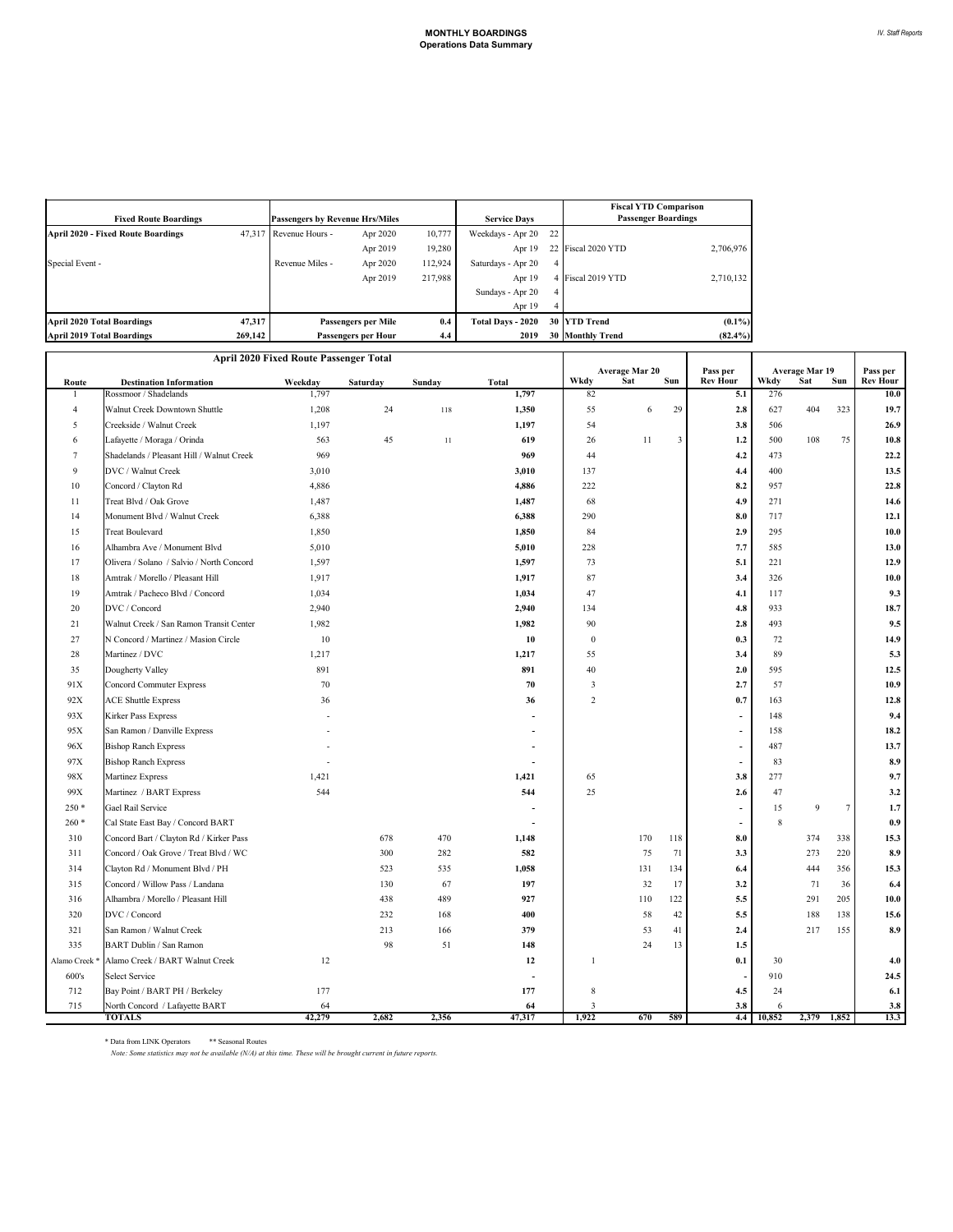#### **TRANSPORTATION and MAINTANCE**

#### **Operation Data Summary**

|                                                                    | 2019     | 2019           | 2019           | 2019   | 2019           | 2019           | 2019           | 2019          | 2020           | 2020           | 2020     | 2020     | 12 Month      |
|--------------------------------------------------------------------|----------|----------------|----------------|--------|----------------|----------------|----------------|---------------|----------------|----------------|----------|----------|---------------|
| <b>TRANSPORTATION</b>                                              | May      | June           | July           | Aug    | <b>Sep</b>     | Oct            | <b>Nov</b>     | Dec           | Jan            | February       | March    | April    | <b>TOTALS</b> |
| <b>Work Days</b>                                                   | 30       | 30             | 30             | 31     | 29             | 31             | 29             | 30            | 30             | 29             | 31       | 30       | 360           |
| Revenue Hours                                                      | 19,962   | 17,339         | 17,937         | 19,812 | 18,735         | 20,240         | 17,333         | 17,866        | 18,625         | 17,402         | 18,269   | 10,777   | 214,298       |
| Operator Pay Hours                                                 | 32,865   | 30,009         | 31,208         | 32,722 | 32,797         | 32,898         | 30,801         | 32,209        | 34,954         | 29,413         | 32,290   | 29,624   | 381,789       |
| Number of Operators                                                | 157      | 155            | 152            | 152    | 156            | 155            | 158            | 160           | 156            | 155            | 160      | 160      | 156           |
| Total Chargeable Collisions                                        |          | $\overline{4}$ |                | 6      | $\overline{4}$ | $\overline{2}$ |                | $\mathcal{R}$ |                | $\overline{c}$ | NA       | NA       | 29            |
| Number of Trips Scheduled                                          | 23,782   | 23,830         | 24,582         | 25,585 | 23,859         | 26,848         | 23,149         | 23,520        | 24,429         | 22,716         | 24,809   | 13,998   | 281,107       |
| Number of Trips Missed                                             | 11       | 10             | 19             | 20     | 72             | 13             | 12             | 19            | 15             | 8              | 438      | 930      | 1,567         |
| Of Trips Scheduled - % Missed                                      | $0.05\%$ | 0.04%          | $0.08\%$       | 0.08%  | $0.30\%$       | 0.05%          | 0.05%          | $0.08\%$      | 0.06%          | $0.04\%$       | $1.77\%$ | $6.65\%$ | $0.56\%$      |
| On Time Performance %                                              | 87%      | 89%            | 89%            | 87%    | 85%            | 85%            | 85%            | 86%           | 88%            | 87%            | 92%      | 93%      | 88%           |
| Lifts Operative - Ave %                                            | 100%     | 100%           | 100%           | 100%   | 100%           | 100%           | 100%           | 100%          | 100%           | 100%           | 100%     | 100%     | 100%          |
| <b>Total Road Calls</b>                                            | 5        | 8              | $\overline{7}$ | 20     | 12             | $\overline{7}$ |                | 16            | 7              | $\mathbf Q$    | 17       | 2        | 113           |
| Road Calls for Mechanical                                          | 2        | $\overline{ }$ | 5              | 12     | 6              | 5              | $\overline{2}$ | 14            | $\overline{4}$ | 3              | 10       |          | 71            |
| <b>Fleet Average Miles between</b><br><b>Mechanical Road Calls</b> | 48,167   | 35,463         | 42,438         | 35,872 | 56,774         | 62,557         | 129,702        | 19,259        | 70,338         | 86,368         | 26,745   | 152,269  | 44,905        |
| No. Maint. Employees                                               | 27       | 26             | 25             | 26     | 25             | 25             | 26             | 26            | 26             | 25             | 24       | 14       | 25            |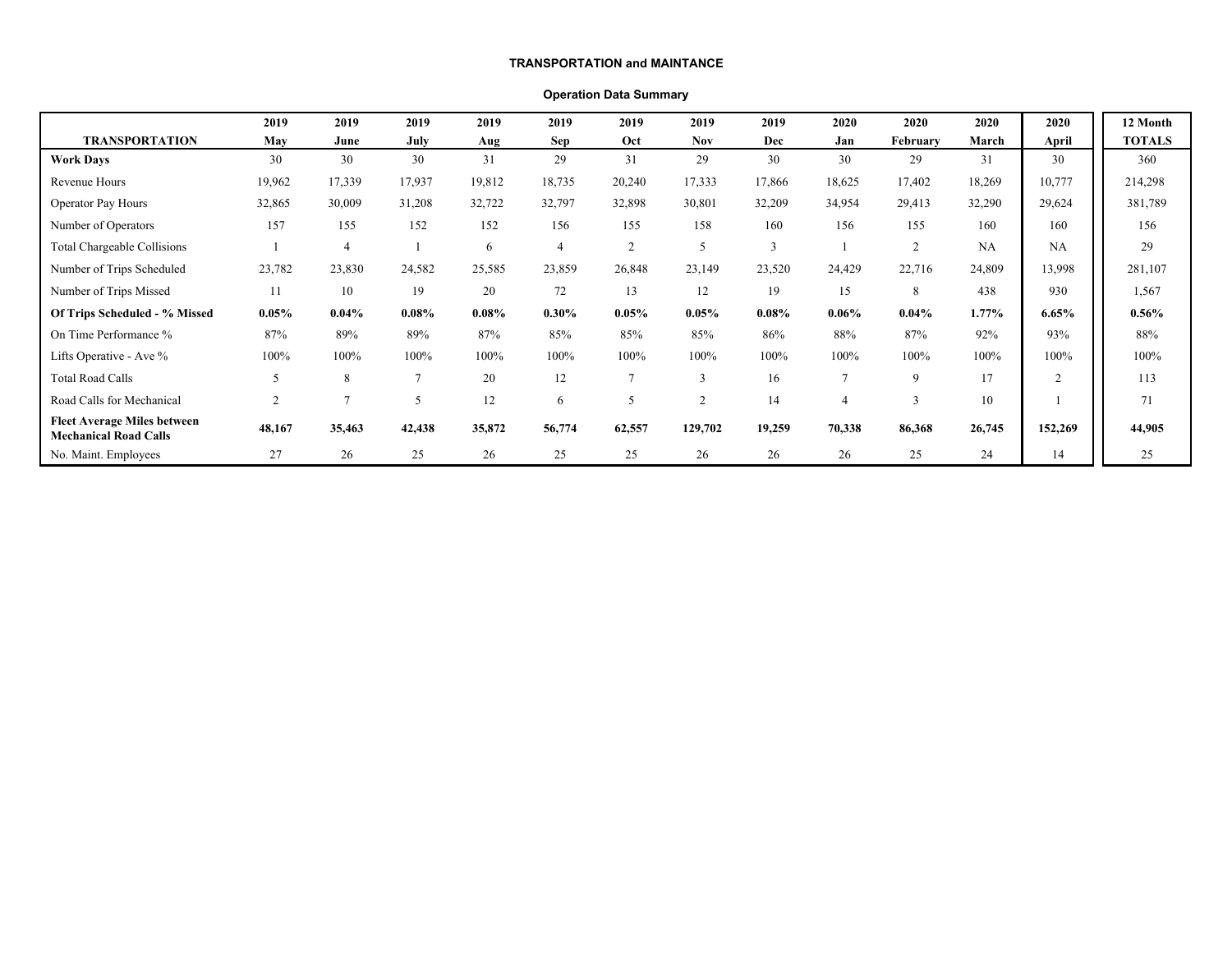## **Route Description Summary**

| Route #                 | <b>Description</b>                                                                                                                                                                                                                                               |
|-------------------------|------------------------------------------------------------------------------------------------------------------------------------------------------------------------------------------------------------------------------------------------------------------|
| 1                       | Rossmoor Shopping Center, Tice Valley Blvd, Boulevard Wy, Oakland Blvd, Trinity Ave, BART Walnut Creek, Ygnacio Valley, Montego, John Muir Medical<br>Center, N Wiget Ln, Shadelands Office Park                                                                 |
| $\overline{\mathbf{4}}$ | BART Walnut Creek, N California Blvd, Locust St, Mt Diablo Blvd, Broadway Plaza, S Main St, Pringle Ave                                                                                                                                                          |
| 5                       | BART Walnut Creek, Rivieria Ave, Parkside Dr, N Civic Dr, N Broadway, Lincoln Ave, Mt Pisgah St, S Main St, Creekside Dr                                                                                                                                         |
| 6                       | BART Orinda, Orinda Village, Orinda Wy, Moraga Wy, Moraga Rd, St Marys Rd, St Mary's College, Mt Diablo Blvd, BART Lafayette                                                                                                                                     |
| $\overline{7}$          | BART Pleasant Hill, Treat Blvd, Bancroft Rd, Ygnacio Valley Rd, Shadelands Office Park, Marchbanks, BART Walnut Creek, Riviera Ave, Buena Vista, Geary<br>Rd                                                                                                     |
| 9                       | DVC, Contra Costa Blvd, Ellinwood Wy, JFK University, Gregory Ln, Cleaveland Rd, Boyd Rd, W Hookston Rd, Patterson Blvd, Oak Park Blvd, Coggins Dr,<br>BART Pleasant Hill, N Main St, N California Blvd, BART Walnut Creek                                       |
| 10                      | BART Concord, Clayton Rd, Center St, Marsh Creek Rd                                                                                                                                                                                                              |
| 11                      | BART Concord, Port Chicago Highway, Salvio St, Mira Vista Terrace, Fry Wy, Clayton Rd, Market St, Meadow Ln, Oak Grove Rd, Treat Blvd, BART Pleasant<br>Hill                                                                                                     |
| 14                      | BART Concord, Oak St, Laguna St, Detroit Ave, Monument Blvd, Mohr Ln, David Ave, Bancroft Rd, Treat Blvd, BART Pleasant Hill                                                                                                                                     |
| 15                      | BART Concord, Port Chicago Highway, Salvio St, Parkside Dr, Willow Pass Rd, Landana Dr, West St, Clayton Rd, Treat Blvd, BART Pleasant Hill, Oak Rd, N<br>Civic Dr, Ygnacio Valley Rd, BART Walnut Creek                                                         |
| 16                      | BART Concord, Oak St, Galindo St, Monument Blvd, Crescent Plaza, Cleaveland Rd, Gregory Ln, Pleasant Hill Rd, Alhambra Ave, Berrellesa St, Escobar St,<br>Court St, Martinez Amtrak                                                                              |
| 17                      | BART Concord, Grant St, East St, Solano Wy, Olivera Rd, Port Chicago Highway, BART North Concord                                                                                                                                                                 |
| 18                      | BART Pleasant Hill, Oak Rd, Buskirk Ave, Crescent Plaza, Gregory Ln, Pleasant Hill Rd, Taylor Blvd, Morello Ave, Viking Dr, Contra Costa Blvd, DVC, Old<br>Quarry Rd, Pacheco Blvd, Muir Rd, Arnold Dr, Morello, Pacheco Blvd, Martinez Amtrak                   |
| 19                      | BART Concord, Galindo St, Concord Ave, Bisso Ln, Stanwell Dr, John Glenn Dr, Galaxy Wy, Diamond Blvd, Contra Costa Blvd, Pacheco Blvd, Martinez<br>Amtrak                                                                                                        |
| 20                      | BART Concord, Grant St, Concord Blvd, Clayton Rd, Gateway Blvd, Willow Pass Rd, Sun Valley Blvd, Golf Club Rd, DVC                                                                                                                                               |
| 21                      | BART Walnut Creek, N & S California Blvd, Newell Ave, S Main St, Danville Blvd, Railroad Ave, San Ramon Valley Blvd, Danville Park & Ride, Camino<br>Ramon, Fostoria Wy, San Ramon Transit Center                                                                |
| 27                      | North Concord /Martinez Bart, Mason Circle                                                                                                                                                                                                                       |
| 28                      | BART North Concord, Port Chicago Highway, Bates Ave, Commercial Cir, Pike Ln, Arnold Industrial Wy, Marsh Dr, Contra Costa Blvd, Chilpancinco Pkwy,<br>Old Quarry Rd, DVC, Highway 680, Highway 4, Center Ave, VA Clinic, Howe Rd, Pacheco Blvd, Martinez Amtrak |
| 35                      | BART Dublin, Dublin Blvd, Dougherty Rd, Bollinger Canyon Rd, E Branch Pkwy, Windemere Pkwy, Sunset Dr, Bishop Dr, Executive Pkwy, San Ramon<br>Transit Center                                                                                                    |
| 91X                     | BART Concord, Galindo St, Concord Ave, John Glenn Dr, Galaxy Wy, Chevron, Diamond Blvd, Willow Pass Rd, Gateway Blvd, Clayton Rd, Oak St                                                                                                                         |
| 92X                     | Shadelands Office Park, Ygnacio Valley Rd, Highway 680, Danville Park & Ride, Crow Canyon Rd, Bishop Ranch 15, San Ramon Transit Center, Camino<br>Ramon, ATT, Sunset Dr, Chevron, Ace Train Station Pleasanton                                                  |
| 93X                     | BART Walnut Creek, Ygnacio Valley Rd, Shadelands Office Park, Oak Grove Rd, Kirker Pass Rode, Railroad Ave, Buchanan Rd, Somersville Rd, Fairview Dr,<br>Delta Fair Blvd, Highway 4, Hillcrest Park & Ride                                                       |
| 95X                     | BART Walnut Creek, Highway 680, Crow Canyon Pl, Fostoria Wy, Camino Ramon, San Ramon Transit Center                                                                                                                                                              |
| 96X                     | BART Walnut Creek, Highway 680, Chevron, Bishop Ranch 1, Bishop Ranch 3, Bishop Ranch 6, San Ramon Transit Center, Bishop Ranch 15, Annabel Ln,<br>Bishop Ranch 8, Bishop Dr, Sunset Dr                                                                          |
| 97X                     | BART Dublin, Highway 680, Highway 580, Chevron, Bishop Ranch 1, Bishop Ranch 3, Bishop Ranch 6, San Ramon Transit Center, Bishop Ranch 15, Annabel<br>Ln, Bishop Ranch 8, Bishop Dr, Sunset Dr                                                                   |
| 98X                     | BART Walnut Creek, N Main St, Highway 680, Sun Valley Blvd, Contra Costa Blvd, Concord Ave, Diamond Blvd., Highway 680, Highway 4, Alhambra Ave,<br>Berrellesa St, Escobar St, Court St, Martinez Amtrak                                                         |
| 99X                     | Martinez Amtrak, North Concord / Martinez BART via Pacheco Transit Hub                                                                                                                                                                                           |
| 250                     | St Mary's College, St Marys Rd, Moraga Rd, Mt Diablo Blvd, BART Lafayette                                                                                                                                                                                        |
| 260                     | Cal State, East Bay, Concord Bart                                                                                                                                                                                                                                |
| 310                     | Concord Bart, Clayton Rd, Kirker Pass                                                                                                                                                                                                                            |
| 311                     | BART Concord, Port Chicago Highway, Salvio St, Mira Vista Terrace, Fry Wy, Clayton Rd, Market St, Meadow Ln, Oak Grove Rd, Treat Blvd, BART Pleasant<br>Hill                                                                                                     |

I